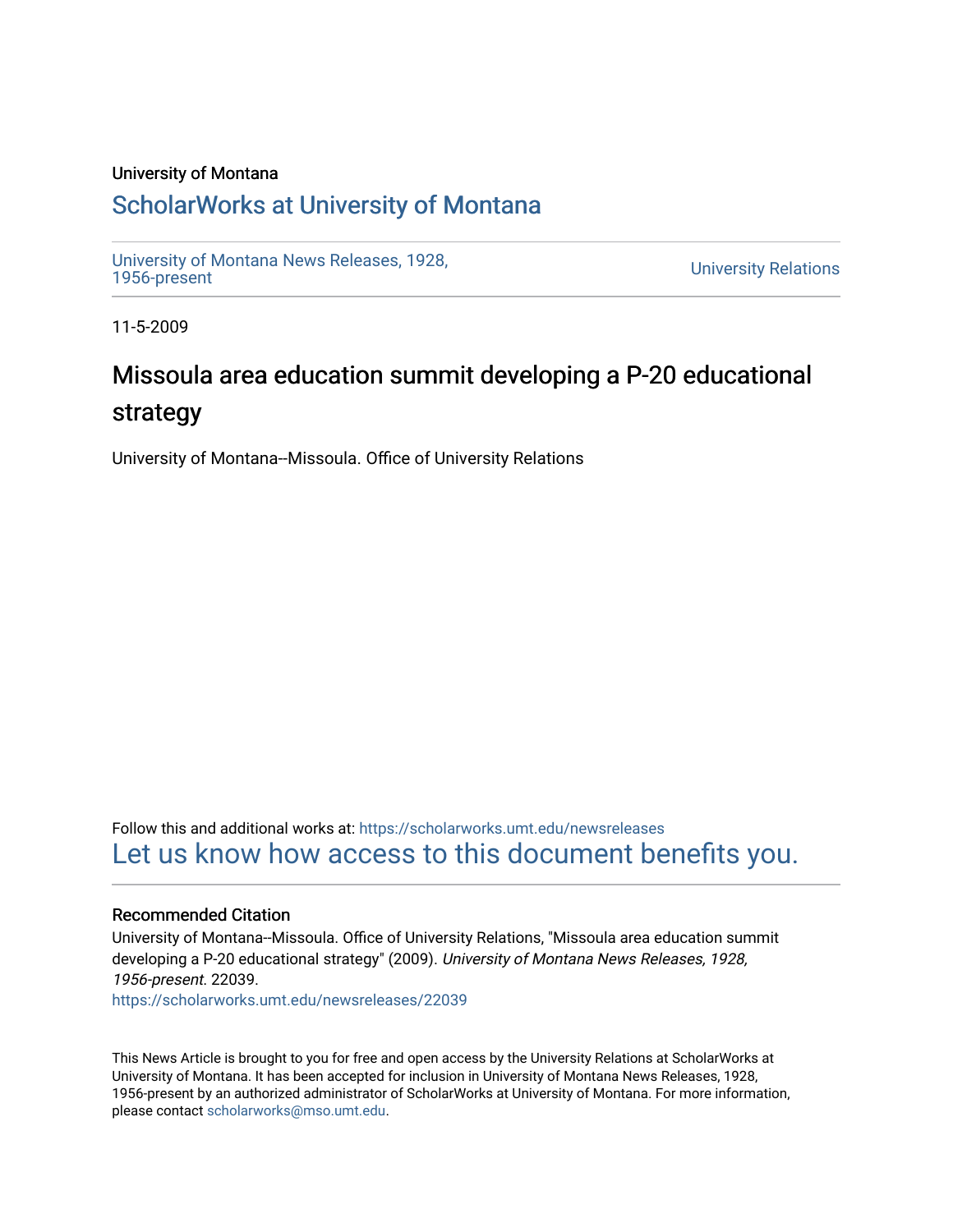

### **MISSOULA AREA EDUCATION SUMMIT Developing a P-20 Educational Strategy**

Thursday, 12 November 2009, 9:00 A.M. - 4:00 P.M. Phyllis J. Washington Education Center at The University of Montana

| 9:00-9:05 A.M.        | Welcome and Summit Objective (Dr. George M. Dennison, President,<br>The University of Montana)                                                                                                                                                                                                       |
|-----------------------|------------------------------------------------------------------------------------------------------------------------------------------------------------------------------------------------------------------------------------------------------------------------------------------------------|
| 9:05-10:15 A.M.       | <b>Keynote Address</b><br>Dr. Craig Barrett, Retired CEO/Chairman of the Board, Intel Corp.,<br>"Importance of Education: What is a vision for the 21 <sup>st</sup> Century?"<br>Q and A                                                                                                             |
| 10:15-10:30 A.M.      | <b>Break</b>                                                                                                                                                                                                                                                                                         |
| 10:30-11:30 A.M.      | Gap Analysis (Mr. Richard King, President and CEO, Missoula Area Economic<br>Development Council)<br>Engagement of Students (Dr. Alex P. Apostle, Superintendent, Missoula County<br>Public Schools)<br>Integration and Alignment (Dr. George M. Dennison, President, UM)                            |
| 11:30 A.M.-12:15 P.M. | Situation Analysis and Policy Issues - Strengths and Weaknesses<br>P-12 Education (Dr. Alex P. Apostle, Superintendent, MCPS)<br>2-Year Education (Dr. Barry Good, Dean, College of Technology, UM)<br>4-Year Education (Dr. Royce Engstrom, Provost and Vice President for<br>Academic Affairs, UM) |
| 12:15-1:30 P.M.       | Lunch<br>Speaker<br>Dr. Rudolph Crew, Professor of Clinical Education, University of Southern<br>California School of Education<br>"Expectations and Accountability - P-20 System"<br>Q and A                                                                                                        |
| $1:30-1:35$ P.M.      | Instructions to Breakout Groups (Dr. George M. Dennison, President, UM)                                                                                                                                                                                                                              |